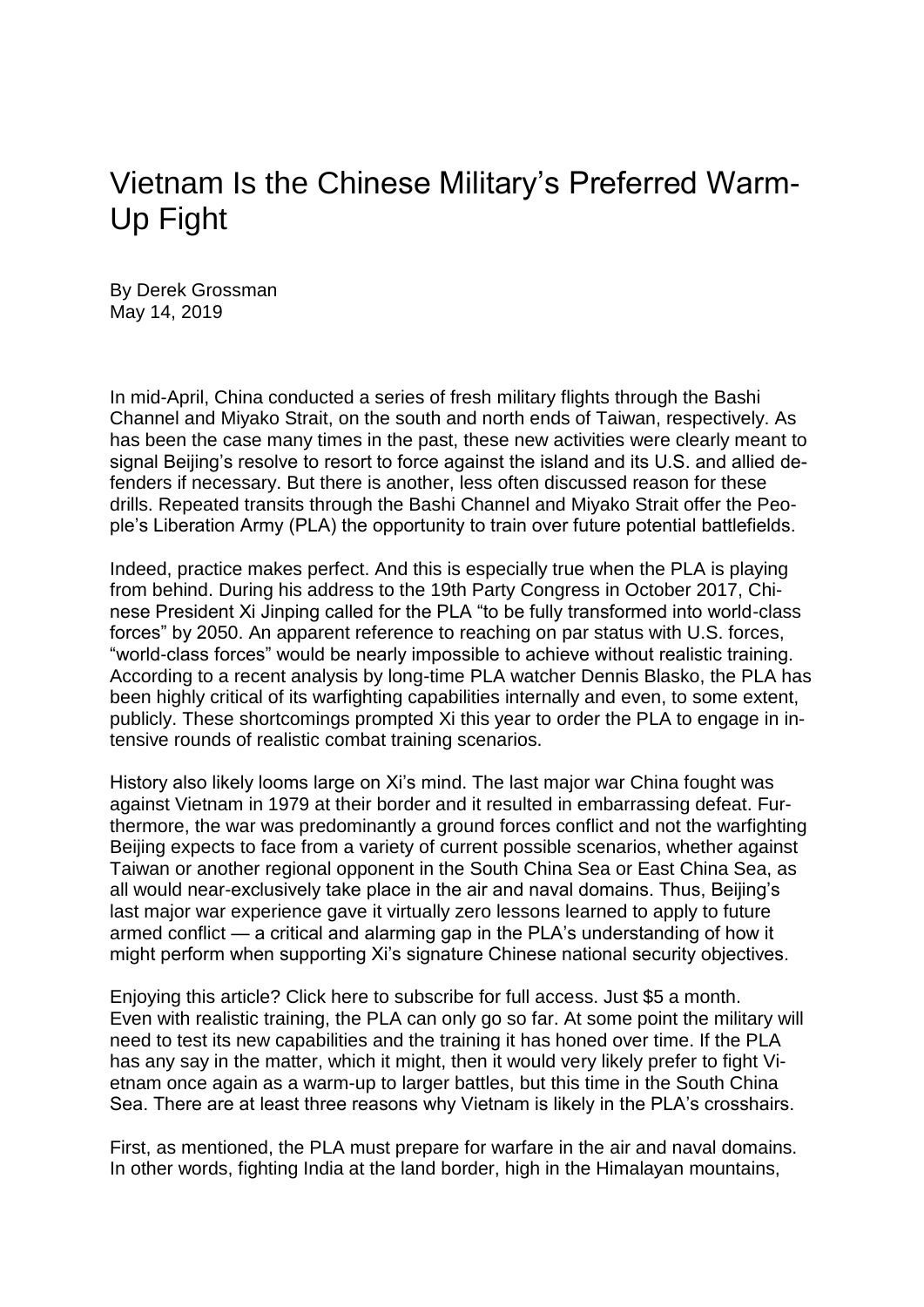does the PLA little good. Another war on the Korean Peninsula may offer some opportunities, but these would still be relatively limited and specific to the peninsula. Instead, China's overlapping sovereignty claims with Vietnam in the South China Sea, and the constant friction between them, provides a ready-made scenario that would allow the PLA to conduct island seizure and defensive operations along with sustained at-sea joint operations against a regional adversary. To be sure, China and Vietnam in 1988 were involved in a brief skirmish at Johnson South Reef that resulted in Beijing taking over the feature from Vietnam. This, however, was a far cry from the type of conflict that would test the PLA's ability to conduct and sustain joint operations. More recently, in May 2014, China and Vietnam squared off over Beijing's emplacement of the Haiyang Shiyou 981 oil rig in disputed waters. Although the conflict did not rise above the coast guard and fishing boat level, the PLA Navy nonetheless stationed a limited number of surface assets nearby in case of escalation. Next time could be very different.

Second, the PLA would almost certainly prefer a fight without the possibility of bringing the United States into the conflict. Since the PLA is yet to become "world-class forces," logic would say it is unprepared to deal with such a scenario right now (though of course it would fight if required). That means fighting nations with U.S. security alliances — Australia, Japan, the Philippines, South Korea, and Thailand runs the heightened risk of an unwanted major power clash. Of these countries, Beijing has ongoing sovereignty disputes with Japan and the Philippines that could eventually devolve into armed conflict. However, in the case of Japan, Washington in 2014 clarified that protection of Japanese administrative control over the disputed Senkaku/Diaoyu islands in the East China Sea falls under the U.S.-Japan security alliance. And similarly, in March 2019, the United States reiterated that an attack on Philippine armed forces or public vessels would trigger the Mutual Defense Treaty. While the U.S. pledge does not seem to necessarily encompass Chinese aggression against disputed islands, such as Pagasa/Thitu Island, it nonetheless demonstrates Washington's focus on defending Manila in the region. Notably, Washington does not maintain a formal security alliance with Taiwan, suggesting increased vulnerability for the island. This is true to some extent as U.S. policy has always been one of strategic ambiguity. However, the Taiwan Relations Act commits Washington to defending Taiwan from Chinese military aggression, even if short of a formal, defined, military alliance.

Unlike U.S. security allies and the special case of Taiwan, Vietnam has no expectation of receiving military support from Washington. During the May 2014 oil rig standoff, for example, the United States merely issued a statement blaming China and urging both sides to conduct themselves peacefully and in accordance with international law. That said, U.S.-Vietnam defense relations have made enormous strides in recent years, with an American aircraft carrier visiting Da Nang in March 2018 — the first since the end of the Vietnam War. Either way, Hanoi's "Three Nos" defense policy forbids security alliances, making it unlikely Hanoi would seek to deter China through a formal declaration with Washington. (In case you are wondering about the other two "nos," they are no stationing of foreign troops on Vietnamese territory and no working with one country against another). Thus, Beijing probably feels relatively confident that U.S. intervention is far less likely in the case of Vietnam than with the other allies mentioned or Taiwan.